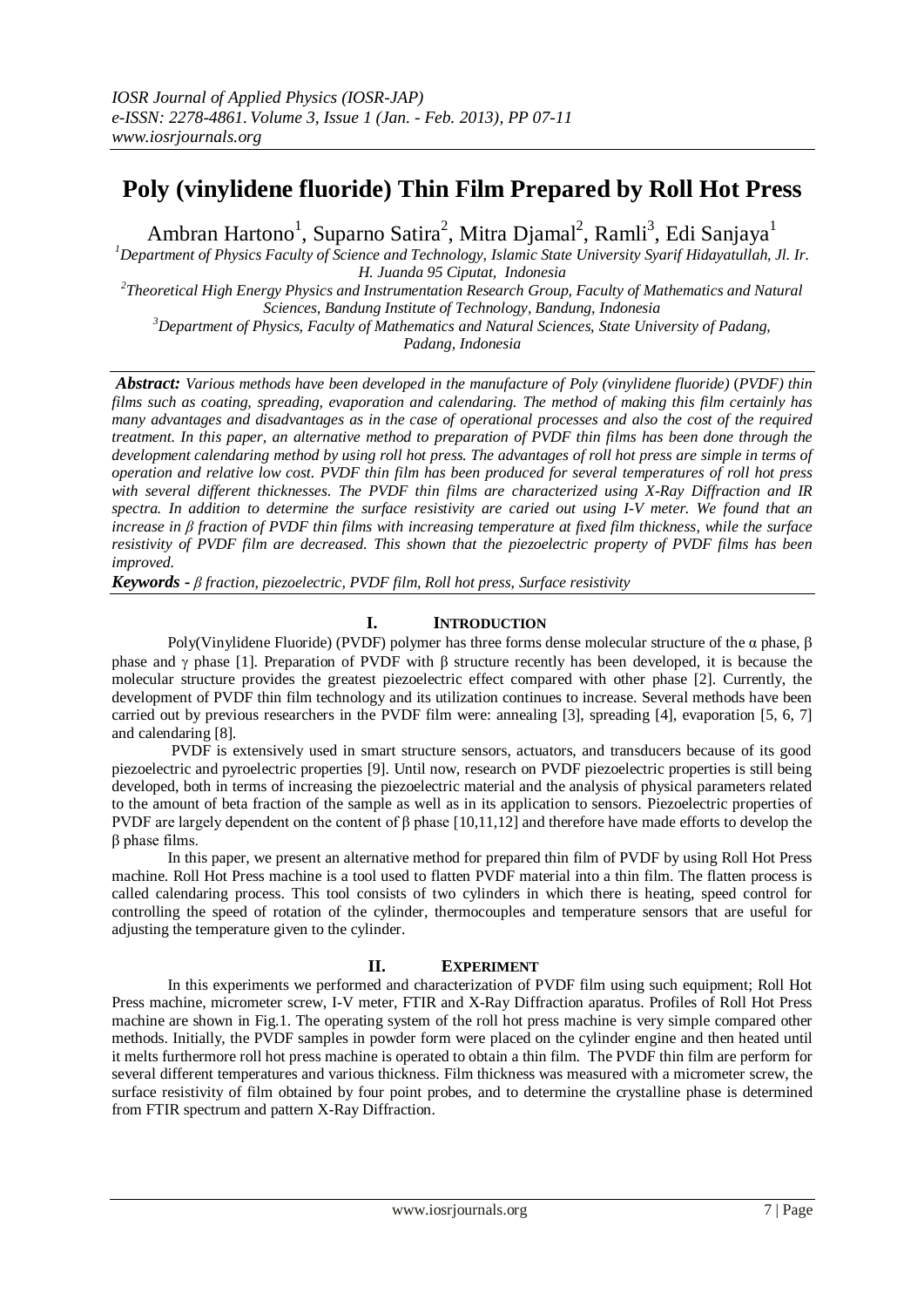

**Fig. 1**. Roll Hot Press Machine

## **III. RESULT AND DISCUSSION**

From the experimental results obtained some pieces sample of PVDF films with various thicknesses for three different temperatures as listed in Table 1. XRD patern of PVDF film with various film thickness, for roll hot press temperature;  $140^{\circ}$ C,  $150^{\circ}$ C  $160^{\circ}$ C are shown in Fig. 2. As we can see in Fig 2, for fixed temperature the film thickness influence the amount of  $\beta$  fraction, this is caused by the PVDF thin films, will cause the dipole-dipole more properly oriented so that a larger of β fraction . Theoretically, it is known that the film thickness effect on the surface resistivity of the PVDF films where with increasing PVDF thin films, the smaller the resistivity or otherwise. The lower the resistivity indicates that the greater the of  $\beta$  fraction.

**Table 1.** PVDF film samples produced with some thickness for three different temperatures

| N <sub>0</sub> | <b>Roll hot press</b><br>temperatures $(^0C)$ | Film thickness $(\mu m)$ |
|----------------|-----------------------------------------------|--------------------------|
| 1              |                                               | 18                       |
|                | 140                                           | 13                       |
|                |                                               | 11                       |
| 2              |                                               | 15                       |
|                | 150                                           | 13                       |
|                |                                               | 8                        |
| 3              |                                               | 16                       |
|                | 160                                           | 13                       |
|                |                                               | 10                       |



**Fig. 2**. XRD patern of PVDF film with various thickness for roll hot press temperature: (A).  $140^{\circ}$ C, (B).  $150^0C$  and (C).  $160^0C$ .

Effect of temperature at the same thickness is 13  $\mu$ m to β fraction are shown in Fig. 3 [13]. The amount of β fraction of each sample can be calculate using the equation (1):

$$
F(\beta) = \frac{A_{\beta}}{1.26A_{\alpha} + A_{\beta}} \times 100\%.
$$
 (1)

Obtained that β fraction for the temperature  $140^{\circ}$ C,  $150^{\circ}$ C and  $160^{\circ}$ C are 27.51%, 29.56% and 39.13% respectively. These results show an increase in the β fraction with increasing temperature. Graph of increasing β fraction with increasing temperature is shown in Fig. 4. The increase in temperature causes an increase in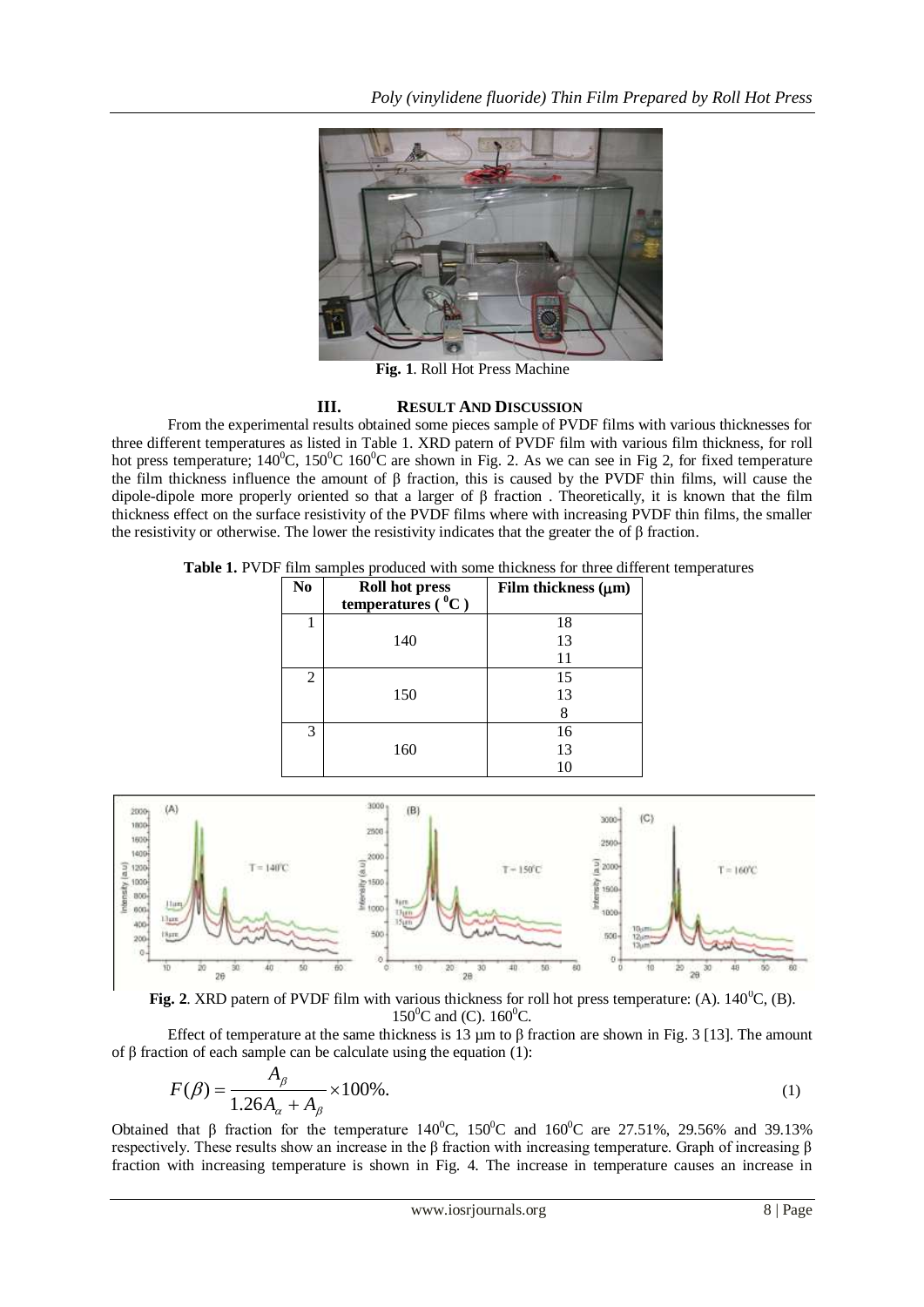polarity due to the dipole orientation resulting in the transformation of the structure occurs. It is characterized by the addition of β fraction [14].



**Fig. 3.** Diffraction pattern of sample with film thickness of 13 µm, for temperature of 140<sup>0</sup>C, 150<sup>0</sup>C and 160<sup>0</sup>C



Fig. 4. Graph of increasing  $\beta$  fraction to temperature in PVDF film prepared by roll hot press.

IR spectrum for the PVDF film at a thickness of 13  $\mu$ m with the variation of temperature 140<sup>o</sup>C, 150<sup>o</sup>C and 160<sup>0</sup>C are shown in Fig. 5. IR spectrum showed an increase of β fraction with increasing temperature, at wave number region of 600 cm<sup>-1</sup>. These results are consistent with the results of XRD measurements that have been described previously.



**Fig. 5.** Graph of IR spectrum for sample at film thickness of 13 $\mu$ m with the variation of temperature 140<sup>0</sup>C,  $150^0C$  and  $160^0C$ .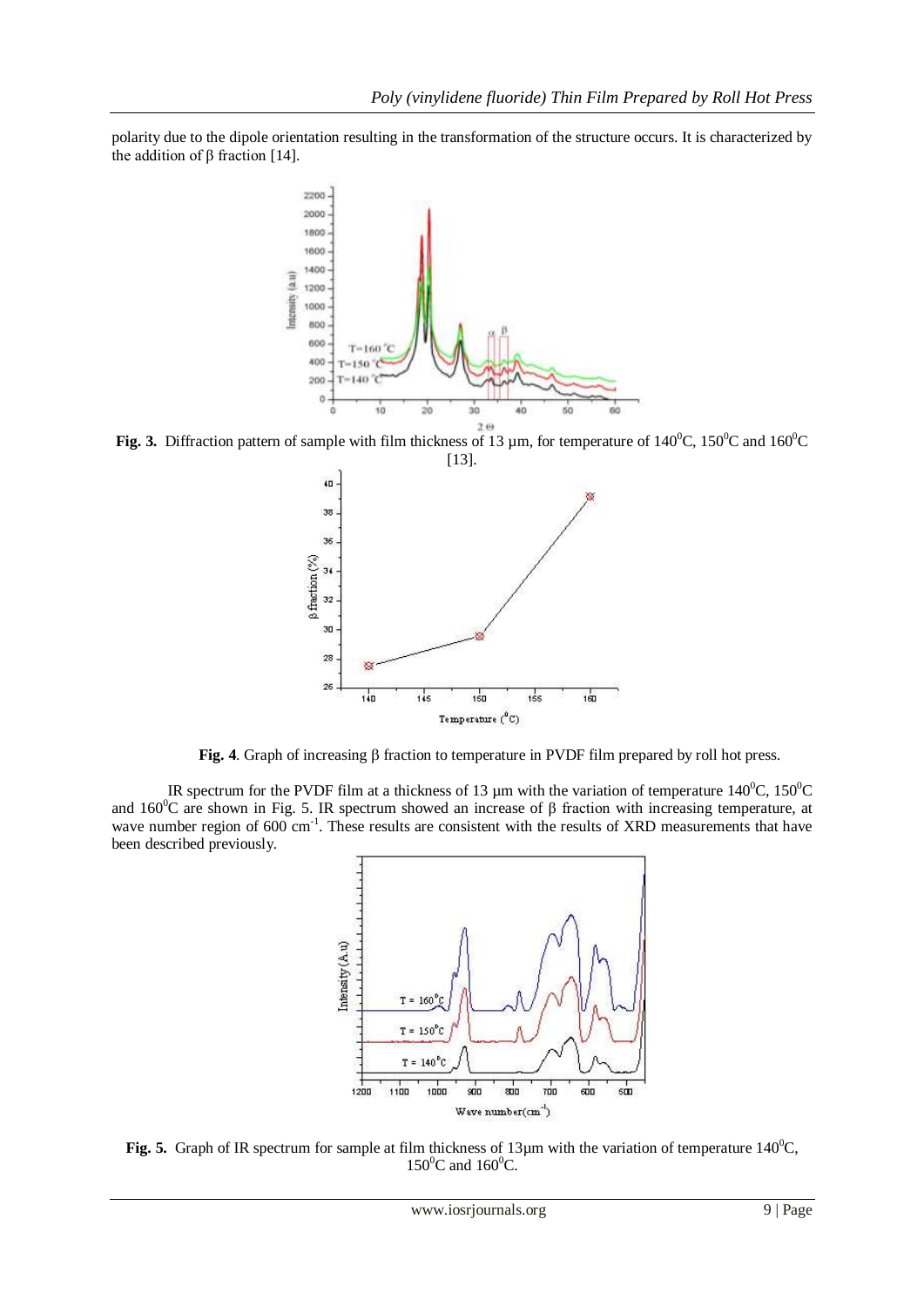

**Fig.** 6. I-V curves for samples with a thickness of 13  $\mu$ m with the variation of temperature 140<sup>0</sup>C, 150<sup>0</sup>C and  $160^0C$ .

Surface resistivity of PVDF film to temperature variation at the same thickness at 13  $\mu$  m is shown in Fig. 6. The results of resistivity measurements show that the applied voltage is proportional to the increase in current, in accordance with Ohm's law.

$$
R = \frac{V}{I}
$$
 (2)

where *R* is resistance  $(\Omega)$ , *V* is applied voltage (V) and *I* is current (A). The value of *R* can obtained from I-V curve gradient. Resistivity of PVDF film is calculated by equation (3):

 $\rho = 2\pi RS$ (3)

where  $\rho$  is resistivity ( $\Omega$  m) and *S* is distance between the electrodes (5mm). We found that surface resistivity values for temperature 140<sup>0</sup>C, 150<sup>0</sup>C and 160<sup>0</sup>C are 0.67 x 10<sup>4</sup>Qm, 0.572 x 10<sup>4</sup>Qm and 0.36 x 10<sup>4</sup>Qm, respectively. Graph of resistivity versus temperature are shown in Fig. 7.

In Fig.7 seen that the increase of temperature causes a decrease in the surface resistivity value. Decrease in resistivity indicates that the dipole orientation of the PVDF films getting better. This means there has been an increase of β fraction. These results indicate that the properties of piezoelectric PVDF films is improving.



**Fig. 7.** Graph resistivity as a function of temperature for PVDF film

## **IV. CONCLUSION**

.

The PVDF thin films have been successfully prepared by Roll Hot Press machine. The increase in temperature causes an increase in polarity due to the dipole orientation resulting in the transformation of the structure occurs. It is characterized by the increase of β fraction. While the temperature increase causes a decrease in the surface resistivity value, which indicates that the properties of piezoelectric PVDF films is improving.

### **Acknowledgements**

The authors would thank to Mr. Priambodo as laborant at Integrated Centre Laboratory of State Islamic University (UIN JAKARTA) for support in X-Ray Diffraction measurement.